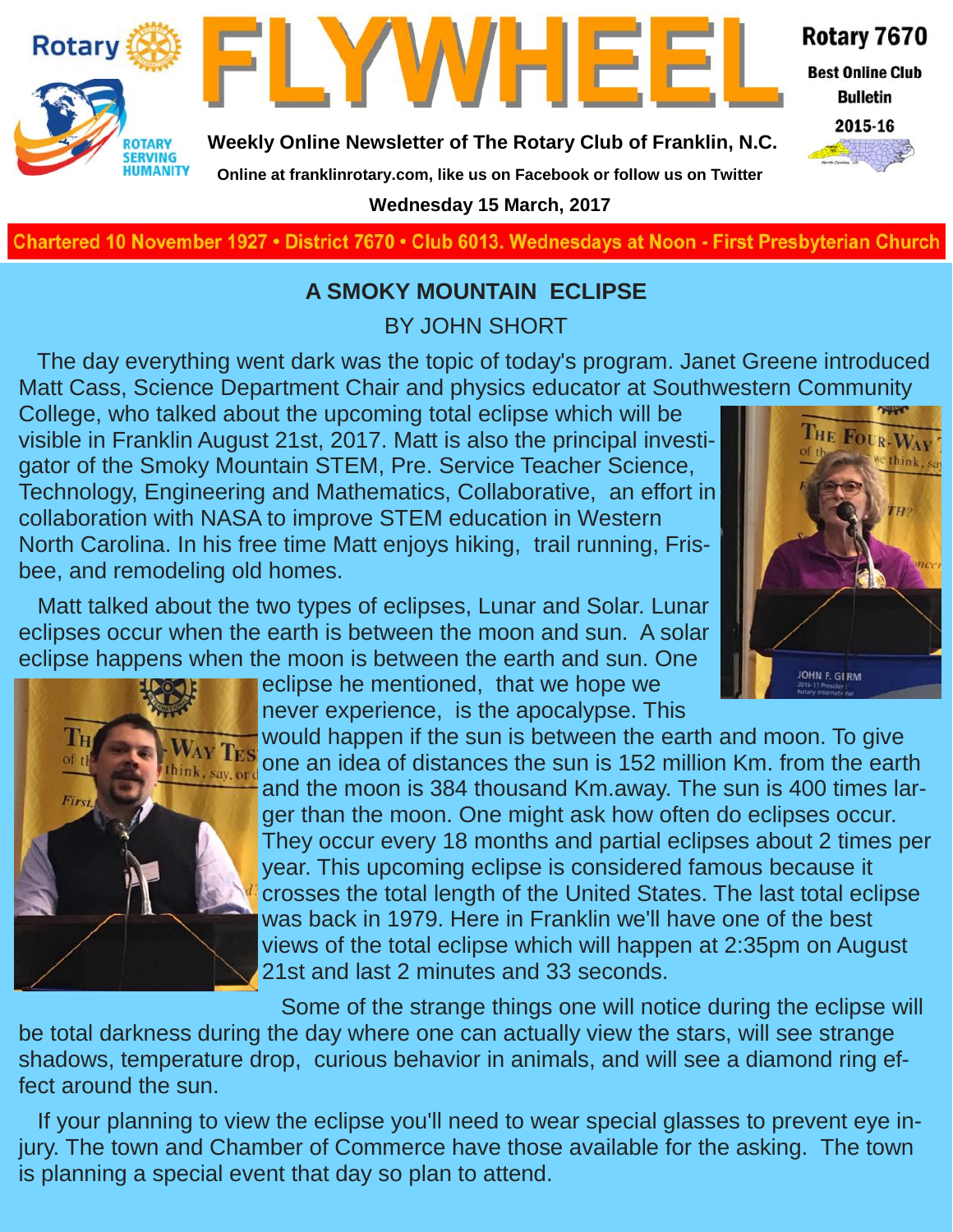



**Weekly Online Newsletter of The Rotary Club of Franklin, N.C. Online at franklinrotary.com, like us on Facebook or follow us on Twitter Wednesday 15 March, 2017**



**Best Online Club Bulletin** 



**Charted November 29, 1927 • District 7670 • Club 6013 Wednesdays at Noon - First Presbyterian Church**

### **Membership Minute**

This is the first posting for John Wert proposed for new membership and sponsored by Past President Sean. Any questions comments or concerns see Sean or any board member. We plan on inducting Ashley Mitchell in the next week .

## **CART Contributions Keep Coming!**

On Wednesday the club recognized Bud Siler for his contribution to CART. Great work



Bud and to all club members keep up the great work! We are getting down to the end so if you haven't made your contribution you have a few more weeks.

## **Foundation Contributions**

Mike Norris-foundation chair recently stressed the importance of making your foundation contributions. He gave the club an update on



where it was so far for the year and that you have an opportunity to make it very easy through Rotary Direct. See Mike and he'll get you started!!



## **Blue Jar Dump Next Week!**

Please remember to bring your CART Jars with coins, etc

next week as we will do another big dumping.

## **Welcome Julia!**

On Wednesday the club inducted Julia Langley sponsored by President Lenny. Julia was accompanied by her daughter Katie on March 15th. Lets welcome Julia.



**Rotary Service 3/22/17** Greeter: TBA



Prayer/Pledge/4 Way: Fred Drexler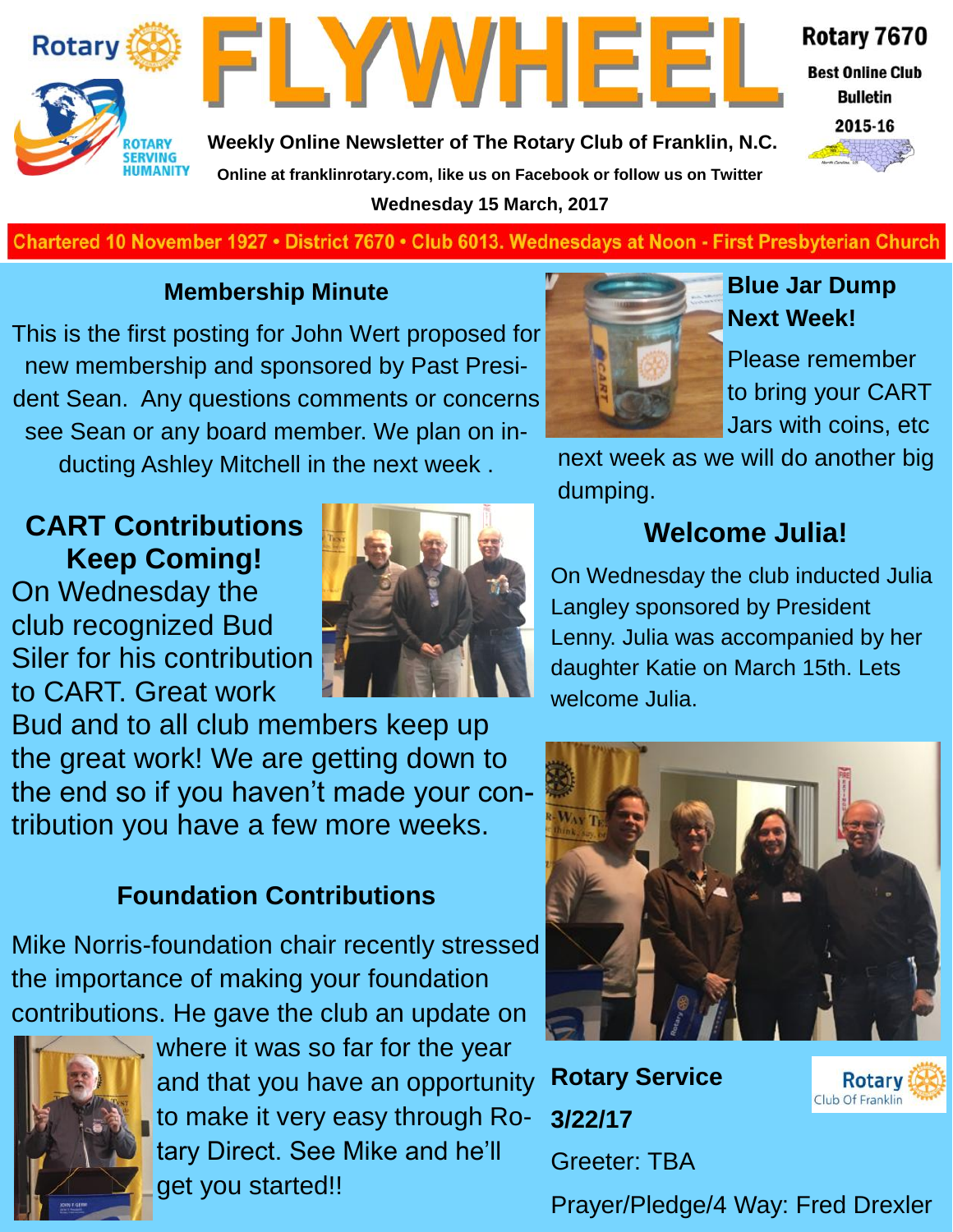



**Weekly Online Newsletter of The Rotary Club of Franklin, N.C.**

Rotary 7670

**Best Online Club Bulletin** 



**Online at franklinrotary.com, like us on Facebook or follow us on Twitter Wednesday 15 March, 2017**

**Charted November 29, 1927 • District 7670 • Club 6013 Wednesdays at Noon - First Presbyterian Church**



#### **FHS Interact and Satellite Club Collecting Books!**

The Franklin High School Interact Club is presently collecting books through March for the Read2Me project. The Rotary

Club of Franklin Evening club has also gotten involved. Please drop off any unwanted new or gently used books to be donated to the project. Interact has the drive going in several classrooms at the high school and **the satellite Club has a couple of dropoffs at some businesses like American Computer Sales and Gooder Grafix. See Satellite Club's Guy Gooder.** Last year the club collected some 650 books and this year they are shooting for 1,000. Lets help them get there!!

## **AG Sean Needs Flywheel Editor VERY SOON!**

If you are interested in publishing the newsletter each week please see AG Sean. He would like to let someone else do this. Its difficult for him to continue during the day. Doesn't take more than an hour and a half each week. **We need to find someone soon as Sean will no longer be able to do it as of July 1st** 

**which means there will no longer be a Flywheel after that time.** We can train that person before they take it over. See Sean or Stephanie Smith!



#### **RI Conference 101**

If you are attending the upcoming Atlanta Conference mark your calendars for a "what to expect" seminar 4/6 6pm. More info to follow..

#### **Installation 2017-18**

Mark your calendars for June 27th. Incoming President Judy plans to hold her in-



stallation at Parker Meadows. More info coming..

## **Last Minute Collecting Supplies for Panama**

Sandy Frazier will be leaving 3/23 for Panama and needs medical supplies and school supplies. You can still donate supplies...see Sandy!

#### **Back Pack Fill 3/27**

If you need a makeup or would like to be involved in a community project, please plan on participating in the next back pack fill Monday 3/27 at CareNet 4-



6p. See Patrick Betancourt and sign up now!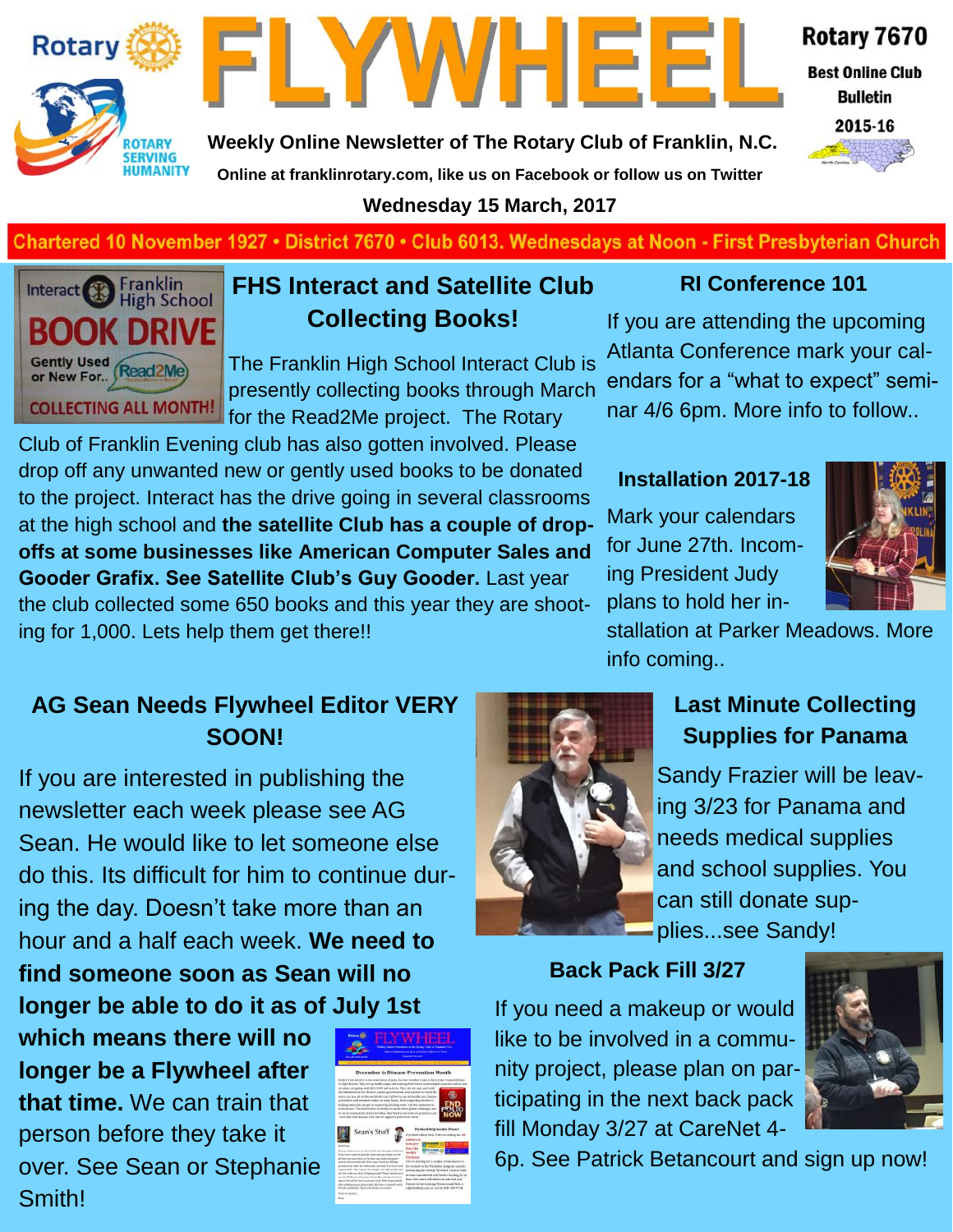



Rotary 7670

**Best Online Club Bulletin** 



**Weekly Online Newsletter of The Rotary Club of Franklin, N.C. Online at franklinrotary.com, like us on Facebook or follow us on Twitter Wednesday 15 March, 2017**

**Charted November 29, 1927 • District 7670 • Club 6013 Wednesdays at Noon - First Presbyterian Church**

## **District Conference April 28th-30th!!**

Nows the time to make plans for the upcoming District Conference in Hickory. There will be a free youth conference on Friday 10a-3p..dinner for Rotarians Friday Night then the regular conference Saturday and breakfast Sunday. Earn a PHF for registering the highest percentage of Rotarians in your club category



size for the Young Leaders and District Conference in Hickory April 28- 30, 2017!! Club is reimbursing first 20 members \$75 on registration fee AND board members!. **Register now at rothe fully tary7670.org for the conference!!! District only \$145**

# **Fred's Funnies**



Yeah I've got  $O.C.D$ OLD, **CRANKY AND DANGEROUS.** 

**THE GROUNDHOG SAID SIX MORE WEEKS OF WINTER...** 

SO I ATE HIM.



**Smiles………...**